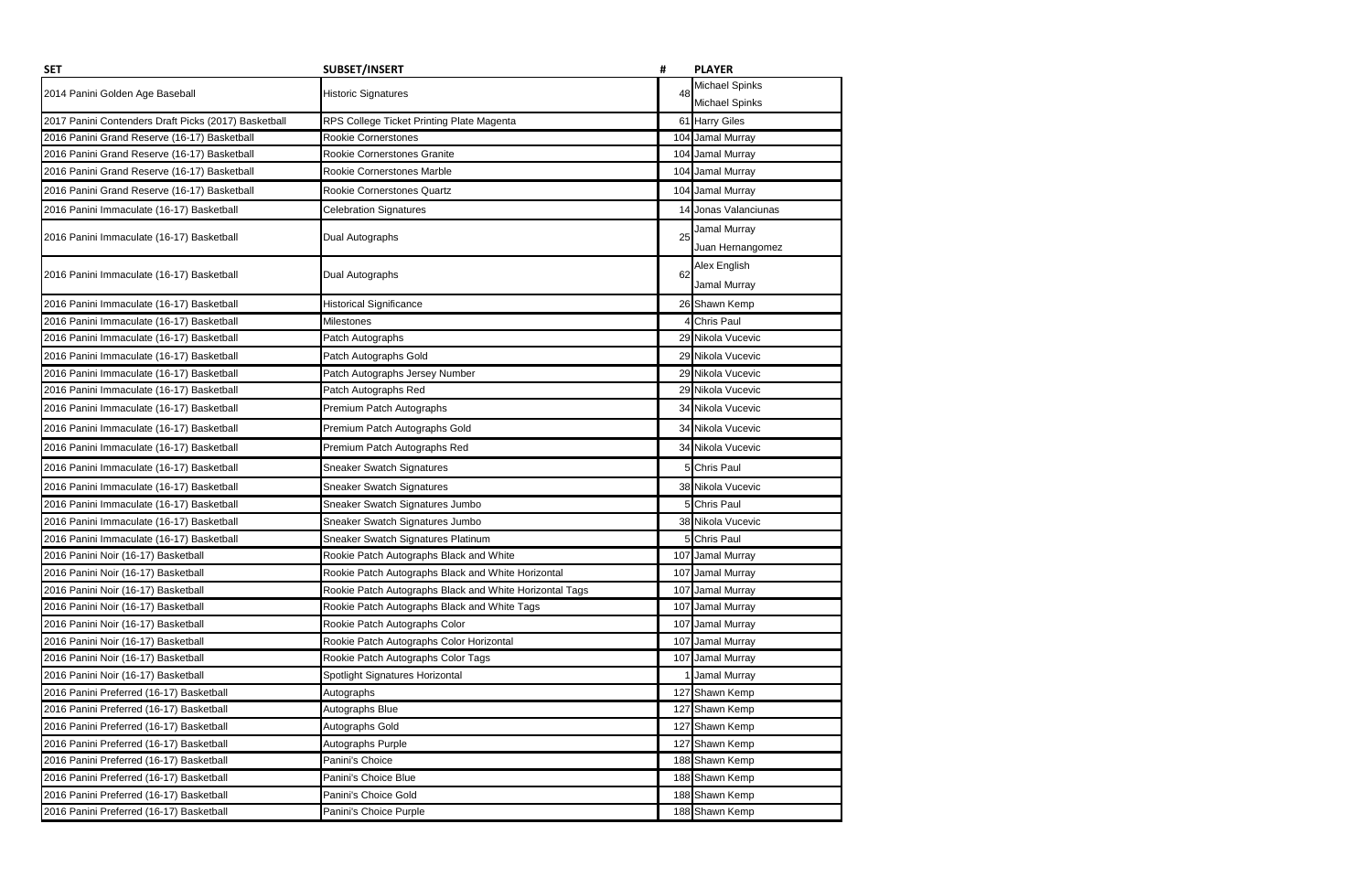| 2016 Panini Preferred (16-17) Basketball    | Silhouettes                           | 47 Devin Booker                                    |
|---------------------------------------------|---------------------------------------|----------------------------------------------------|
| 2016 Panini Preferred (16-17) Basketball    | Unparalleled                          | 261 Shawn Kemp                                     |
| 2015 Panini Hoops (15-16) Basketball        | Hot Signatures                        | 59 Kobe Bryant                                     |
| 2015 Panini Hoops (15-16) Basketball        | <b>Red Hot Signatures</b>             | 59 Kobe Bryant                                     |
| 2015 Panini Prestige (15-16) Basketball     | Stars of the NBA Signatures           | 45 Kobe Bryant                                     |
| 2012 Panini Innovation (12-13) Basketball   | Innovative Ink                        | 25 Kevin Durant                                    |
| 2017 Donruss Elite Football                 | Pen Pals                              | 27 Curtis Samuel                                   |
| 2017 Donruss Elite Football                 | Pen Pals Blue Ink                     | 27 Curtis Samuel                                   |
| 2017 Donruss Elite Football                 | Pen Pals Duals Green Ink              | <b>Christian McCaffrey</b><br><b>Curtis Samuel</b> |
|                                             |                                       |                                                    |
| 2017 Donruss Elite Football                 | Pen Pals Duals Red Ink                | Christian McCaffrey<br><b>Curtis Samuel</b>        |
| 2017 Panini Classics Football               | <b>Buybacks</b>                       | 3 Adam Vinatieri                                   |
| 2017 Panini Classics Football               | <b>Buybacks</b>                       | 45 Clinton Portis                                  |
| 2017 Panini Classics Football               | <b>Buybacks</b>                       | 46 Clinton Portis                                  |
| 2017 Panini Classics Football               | <b>Buybacks</b>                       | 47 Clinton Portis                                  |
| 2017 Panini Classics Football               | <b>Buybacks</b>                       | 48 Clinton Portis                                  |
| 2017 Panini Classics Football               | <b>Buybacks</b>                       | 85 Edgerrin James                                  |
| 2017 Panini Classics Football               | <b>Buybacks</b>                       | 86 Edgerrin James                                  |
| 2017 Panini Classics Football               | <b>Buybacks</b>                       | 87 Edgerrin James                                  |
| 2017 Panini Classics Football               | <b>Buybacks</b>                       | 88 Edgerrin James                                  |
| 2017 Panini Classics Football               | <b>Buybacks</b>                       | 89 Edgerrin James                                  |
| 2017 Panini Classics Football               | <b>Buybacks</b>                       | 90 Edgerrin James                                  |
| 2017 Panini Classics Football               | Legends Significant Signatures Orange | 107 Clinton Portis                                 |
| 2017 Panini Classics Football               | Rookies Significant Signatures Gold   | 298 Shock Linwood                                  |
| 2017 Panini Classics Football               | Rookies Significant Signatures Orange | 298 Shock Linwood                                  |
| 2017 Panini Contenders Draft Picks Football | College Bowl Ticket                   | 149 Carlos Henderson                               |
| 2017 Panini Contenders Draft Picks Football | College Bowl Ticket                   | 157 James Conner                                   |
| 2017 Panini Contenders Draft Picks Football | College Bowl Ticket Variation         | 149 Carlos Henderson                               |
| 2017 Panini Contenders Draft Picks Football | College Cracked Ice Ticket Variation  | 149 Carlos Henderson                               |
| 2017 Panini Contenders Draft Picks Football | College Draft Ticket Blue Foil        | 157 James Conner                                   |
| 2017 Panini Contenders Draft Picks Football | College Draft Ticket Blue Foil        | 162 Fred Ross                                      |
| 2017 Panini Contenders Draft Picks Football | College Draft Ticket Blue Foil        | 192 Ben Boulware                                   |
| 2017 Panini Contenders Draft Picks Football | College Draft Ticket Red Foil         | 157 James Conner                                   |
| 2017 Panini Contenders Draft Picks Football | College Draft Ticket Red Foil         | 162 Fred Ross                                      |
| 2017 Panini Contenders Draft Picks Football | College Draft Ticket Red Foil         | 192 Ben Boulware                                   |
| 2017 Panini Contenders Draft Picks Football | <b>College Playoff Ticket</b>         | 149 Carlos Henderson                               |
| 2017 Panini Contenders Draft Picks Football | College Playoff Ticket Variation      | 149 Carlos Henderson                               |
| 2017 Panini Contenders Draft Picks Football | College Ticket                        | 149 Carlos Henderson                               |
| 2017 Panini Contenders Draft Picks Football | College Ticket                        | 157 James Conner                                   |
| 2017 Panini Contenders Draft Picks Football | College Ticket                        | 162 Fred Ross                                      |
| 2017 Panini Contenders Draft Picks Football | College Ticket                        | 192 Ben Boulware                                   |
| 2017 Panini Contenders Draft Picks Football | College Ticket Variation              | 149 Carlos Henderson                               |
| 2017 Panini Immaculate Collection Football  | Rookie Autographs                     | 146 Marlon Humphrey                                |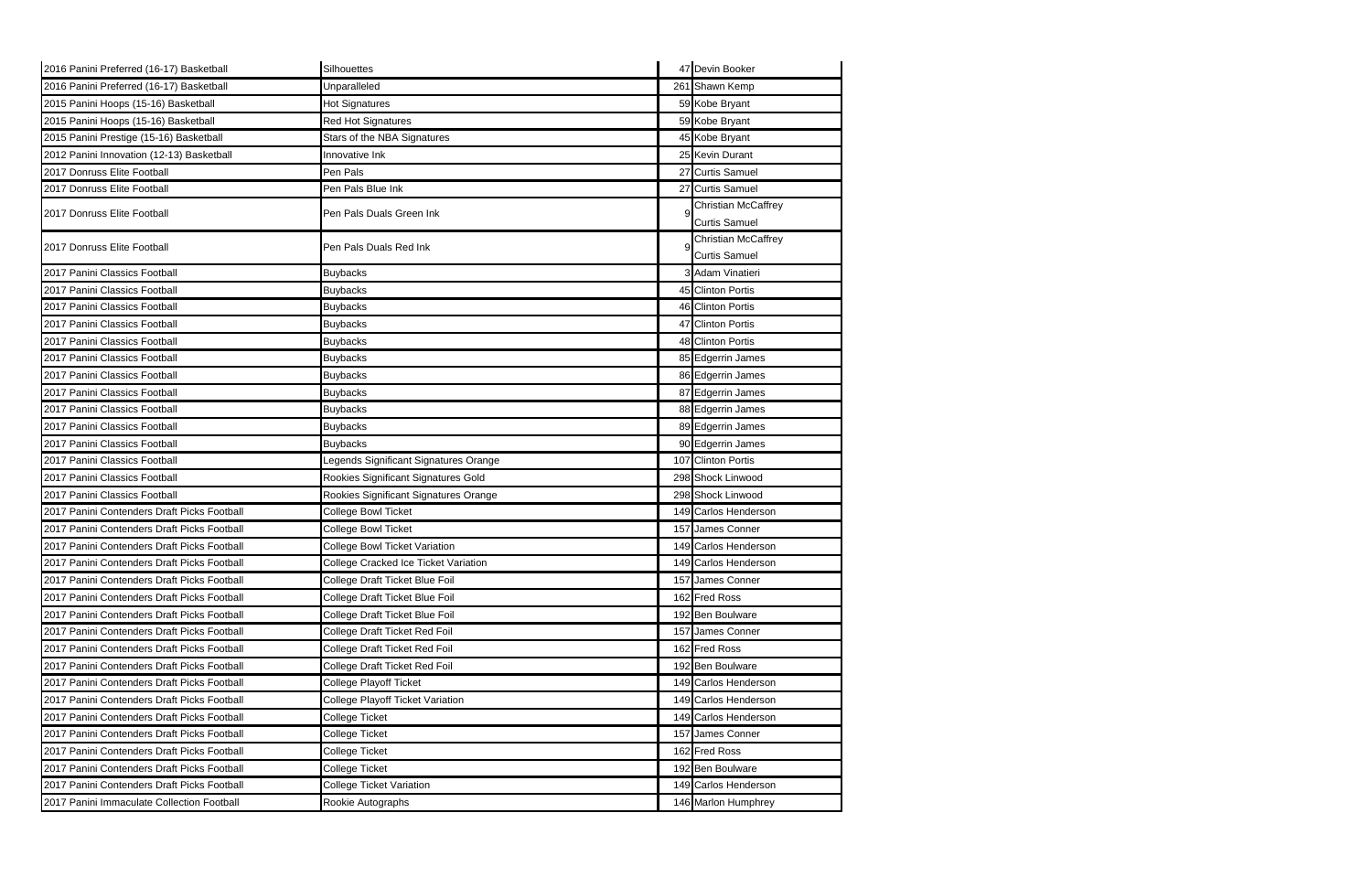| 2017 Panini Immaculate Collection Football | Rookie Autographs Gold                                     |    | 146 Marlon Humphrey     |
|--------------------------------------------|------------------------------------------------------------|----|-------------------------|
| 2017 Panini Immaculate Collegiate Football | Immaculate Dual Autographs                                 |    | <b>Billy Sims</b>       |
|                                            |                                                            |    | Samaje Perine           |
| 2017 Panini Immaculate Collegiate Football | Immaculate Signature Rookie Patches                        |    | 134 Noah Brown          |
| 2017 Panini Immaculate Collegiate Football | Immaculate Signature Rookie Patches                        |    | 135 Artavis Scott       |
| 2017 Panini Immaculate Collegiate Football | Immaculate Signature Rookie Patches Bowl Logo              |    | 134 Noah Brown          |
| 2017 Panini Immaculate Collegiate Football | Immaculate Signature Rookie Patches Bowl Logo              |    | 135 Artavis Scott       |
| 2017 Panini Immaculate Collegiate Football | Immaculate Signature Rookie Patches Brand Logo             |    | 134 Noah Brown          |
| 2017 Panini Immaculate Collegiate Football | Immaculate Signature Rookie Patches Gold                   |    | 134 Noah Brown          |
| 2017 Panini Immaculate Collegiate Football | Immaculate Signature Rookie Patches Gold                   |    | 135 Artavis Scott       |
| 2017 Panini Immaculate Collegiate Football | Immaculate Signature Rookie Patches Laundry Tag Brand Logo |    | 134 Noah Brown          |
| 2017 Panini Immaculate Collegiate Football | Immaculate Signature Rookie Patches Team Logo Shield       |    | 134 Noah Brown          |
| 2017 Panini Immaculate Collegiate Football | Rookie Autographs                                          |    | 101 David Njoku         |
| 2017 Panini Immaculate Collegiate Football | Rookie Autographs Gold                                     |    | 101 David Njoku         |
| 2017 Panini Impeccable Football            | Elegance Veteran Patch Autos                               |    | 24 DeMarco Murray       |
| 2017 Panini Impeccable Football            | Elegance Veteran Patch Autos                               |    | 31 Emmanuel Sanders     |
| 2017 Panini Impeccable Football            | Elegance Veteran Patch Autos Gold                          |    | 24 DeMarco Murray       |
| 2017 Panini Impeccable Football            | Elegance Veteran Patch Autos Silver                        |    | 24 DeMarco Murray       |
| 2017 Panini Impeccable Football            | Elegance Veteran Patch Autos Silver                        |    | 31 Emmanuel Sanders     |
|                                            |                                                            |    | <b>Emmanuel Sanders</b> |
| 2017 Panini Impeccable Football            | Impeccable Stats Autographs                                | 10 | <b>Emmanuel Sanders</b> |
| 2017 Panini Impeccable Football            | Indelible Ink                                              |    | 6 DeMarco Murray        |
| 2017 Panini Impeccable Football            | Indelible Ink                                              |    | 17 Rodney Harrison      |
| 2017 Panini Impeccable Football            | Indelible Ink Gold                                         |    | 6 DeMarco Murray        |
| 2017 Panini Impeccable Football            | Indelible Ink Silver                                       |    | 6 DeMarco Murray        |
| 2017 Panini Majestic Football              | <b>Distinguished Defenders</b>                             |    | 22 Jack Lambert         |
| 2017 Panini Majestic Football              | Distinguished Defenders Gold                               |    | 22 Jack Lambert         |
| 2017 Panini Majestic Football              | Distinguished Defenders Red                                |    | 22 Jack Lambert         |
| 2017 Panini Majestic Football              | Majestic Material Autographs                               |    | 26 Jamison Crowder      |
| 2017 Panini Majestic Football              | Majestic Material Autographs Gold                          |    | 26 Jamison Crowder      |
| 2017 Panini Majestic Football              | Majestic Material Autographs Red                           |    | 26 Jamison Crowder      |
| 2017 Panini Majestic Football              | Majestic Rookie Signatures                                 |    | 145 Bucky Hodges        |
| 2017 Panini Majestic Football              | Majestic Rookie Signatures Gold                            |    | 145 Bucky Hodges        |
| 2017 Panini Majestic Football              | Majestic Rookie Signatures Green                           |    | 145 Bucky Hodges        |
| 2017 Panini Majestic Football              | Majestic Rookie Signatures Red                             |    | 145 Bucky Hodges        |
| 2017 Panini Majestic Football              | <b>Regal Runners</b>                                       |    | 2 Fred Taylor           |
| 2017 Panini Majestic Football              | Regal Runners Gold                                         |    | 2 Fred Taylor           |
| 2017 Panini Majestic Football              | Regal Runners Red                                          |    | 2 Fred Taylor           |
|                                            |                                                            |    | <b>Bucky Hodges</b>     |
| 2017 Panini Majestic Football              | Team Signs Triple Signatures                               |    | 9 Isaiah Ford           |
|                                            |                                                            |    | Jerod Evans             |
|                                            |                                                            |    | <b>Bucky Hodges</b>     |
| 2017 Panini Majestic Football              | Team Signs Triple Signatures Gold                          |    | 9 Isaiah Ford           |
|                                            |                                                            |    | Jerod Evans             |
| 2017 Panini Pantheon Football              | Pantheon Scripts                                           |    | 27 Clay Matthews        |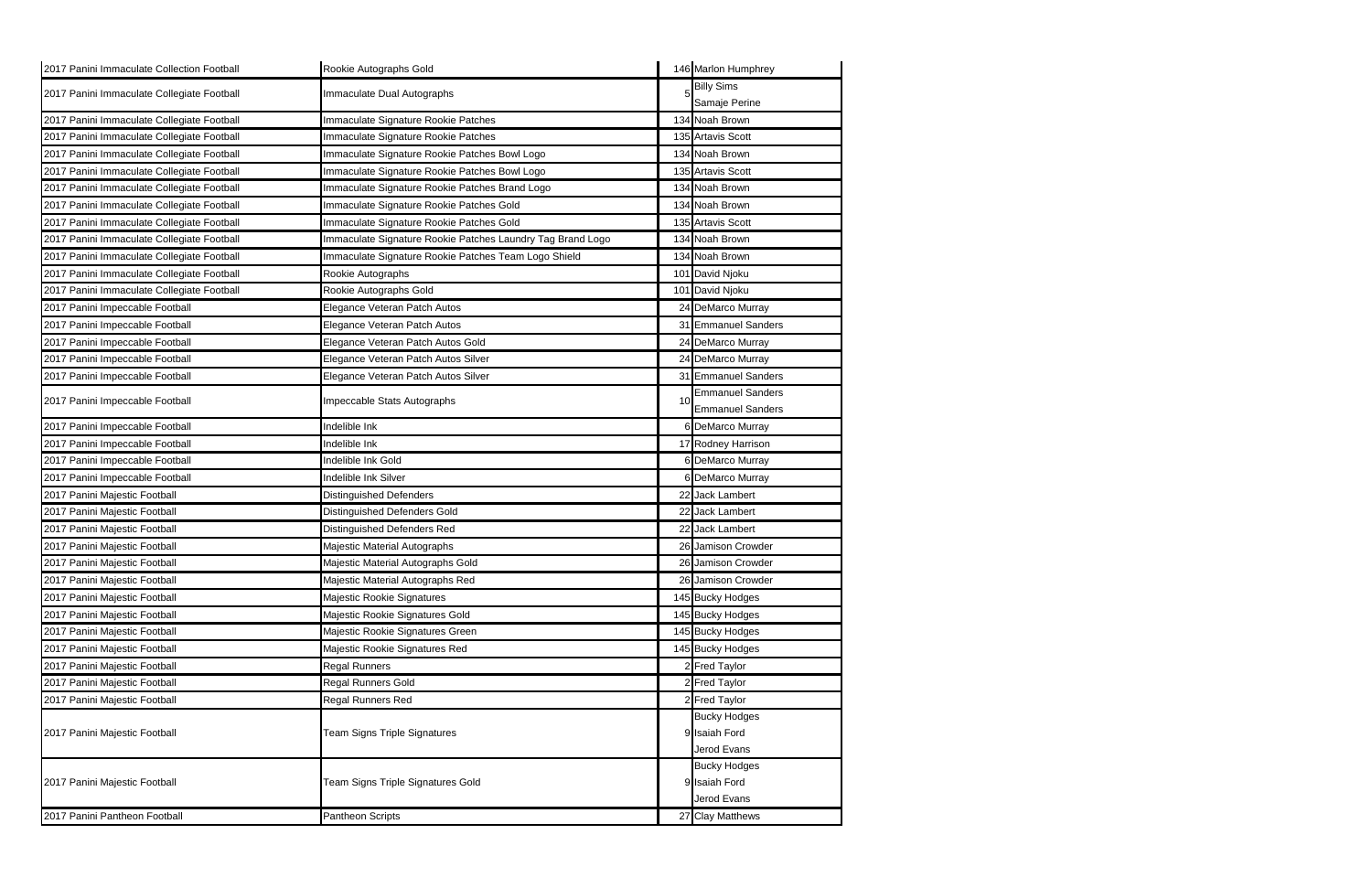| 2017 Panini Pantheon Football          | Pantheon Scripts                    | 32 Devonta Freeman  |
|----------------------------------------|-------------------------------------|---------------------|
| 2017 Panini Pantheon Football          | Pantheon Scripts Bronze             | 27 Clay Matthews    |
| 2017 Panini Pantheon Football          | Pantheon Scripts Bronze             | 32 Devonta Freeman  |
| 2017 Panini Pantheon Football          | Pantheon Scripts Dual               | 22 Clay Matthews    |
| 2017 Panini Pantheon Football          | Pantheon Scripts Dual               | 27 Devonta Freeman  |
| 2017 Panini Pantheon Football          | Pantheon Scripts Dual Gold          | 27 Devonta Freeman  |
| 2017 Panini Pantheon Football          | Pantheon Scripts Gold               | 27 Clay Matthews    |
| 2017 Panini Pantheon Football          | Pantheon Scripts Gold               | 32 Devonta Freeman  |
| 2017 Panini Pantheon Football          | Pantheon Scripts Holo Silver        | 27 Clay Matthews    |
| 2017 Panini Pantheon Football          | Script 1000                         | 9 Devonta Freeman   |
| 2017 Panini Prestige Football          | Draft Day Signatures                | 30 Curtis Samuel    |
| 2017 Panini Prestige Football          | Draft Day Signatures Green          | 30 Curtis Samuel    |
| 2017 Panini Prestige Football          | Draft Day Signatures Red            | 30 Curtis Samuel    |
| 2017 Panini Prestige Football          | Draft Day Signatures Silver         | 30 Curtis Samuel    |
| 2017 Panini Spectra Football           | <b>Illustrious Legends</b>          | 22 Howie Long       |
| 2017 Panini Spectra Football           | <b>Illustrious Legends</b>          | 20 Rodney Harrison  |
| 2017 Panini Spectra Football           | Illustrious Legends Nebula          | 20 Rodney Harrison  |
| 2017 Panini Spectra Football           | Illustrious Legends Nebula          | 22 Howie Long       |
| 2017 Panini Spectra Football           | Illustrious Legends Neon Blue       | 20 Rodney Harrison  |
| 2017 Panini Spectra Football           | Illustrious Legends Neon Blue       | 22 Howie Long       |
| 2017 Panini Spectra Football           | Illustrious Legends Neon Green      | 22 Howie Long       |
| 2017 Panini Spectra Football           | Illustrious Legends Neon Green      | 20 Rodney Harrison  |
| 2017 Panini Spectra Football           | Illustrious Legends Neon Orange     | 22 Howie Long       |
| 2017 Panini Spectra Football           | Illustrious Legends Neon Orange     | 20 Rodney Harrison  |
| 2017 Panini Spectra Football           | Illustrious Legends Neon Pink       | 22 Howie Long       |
| 2017 Panini Spectra Football           | Illustrious Legends Neon Pink       | 20 Rodney Harrison  |
| 2017 Panini Spectra Football           | <b>Illustrous Legends Gold</b>      | 20 Rodney Harrison  |
| 2016 Donruss Optic Football            | Rated Rookies Autograph             | 153 Braxton Miller  |
| 2016 Donruss Optic Football            | Rated Rookies Autograph             | 169 Hunter Henry    |
| 2016 Donruss Optic Football            | Rated Rookies Autograph Black       | 153 Braxton Miller  |
| 2016 Donruss Optic Football            | Rated Rookies Autograph Blue        | 168 Ezekiel Elliott |
| 2016 Donruss Optic Football            | Rated Rookies Autograph Blue        | 169 Hunter Henry    |
| 2016 Donruss Optic Football            | Rated Rookies Autograph Bronze      | 168 Ezekiel Elliott |
| 2016 Donruss Optic Football            | Rated Rookies Autograph Gold        | 169 Hunter Henry    |
| 2016 Donruss Optic Football            | Rated Rookies Autograph Holo        | 153 Braxton Miller  |
| 2016 Donruss Optic Football            | Rated Rookies Autograph Red         | 153 Braxton Miller  |
| 2016 Donruss Optic Football            | Rated Rookies Autograph Red         | 168 Ezekiel Elliott |
| 2016 Donruss Optic Football            | Rated Rookies Autograph Red         | 169 Hunter Henry    |
| 2016 Donruss Signature Series Football | Rookie Signature Series             | 201 Artie Burns     |
| 2016 Donruss Signature Series Football | Rookie Signature Series             | 213 Karl Joseph     |
| 2016 Donruss Signature Series Football | Rookie Signature Series Gold        | 201 Artie Burns     |
| 2016 Donruss Signature Series Football | Rookie Signature Series Gold        | 213 Karl Joseph     |
| 2016 Donruss Signature Series Football | Rookie Signature Series Holo Gold   | 213 Karl Joseph     |
| 2016 Donruss Signature Series Football | Rookie Signature Series Holo Silver | 201 Artie Burns     |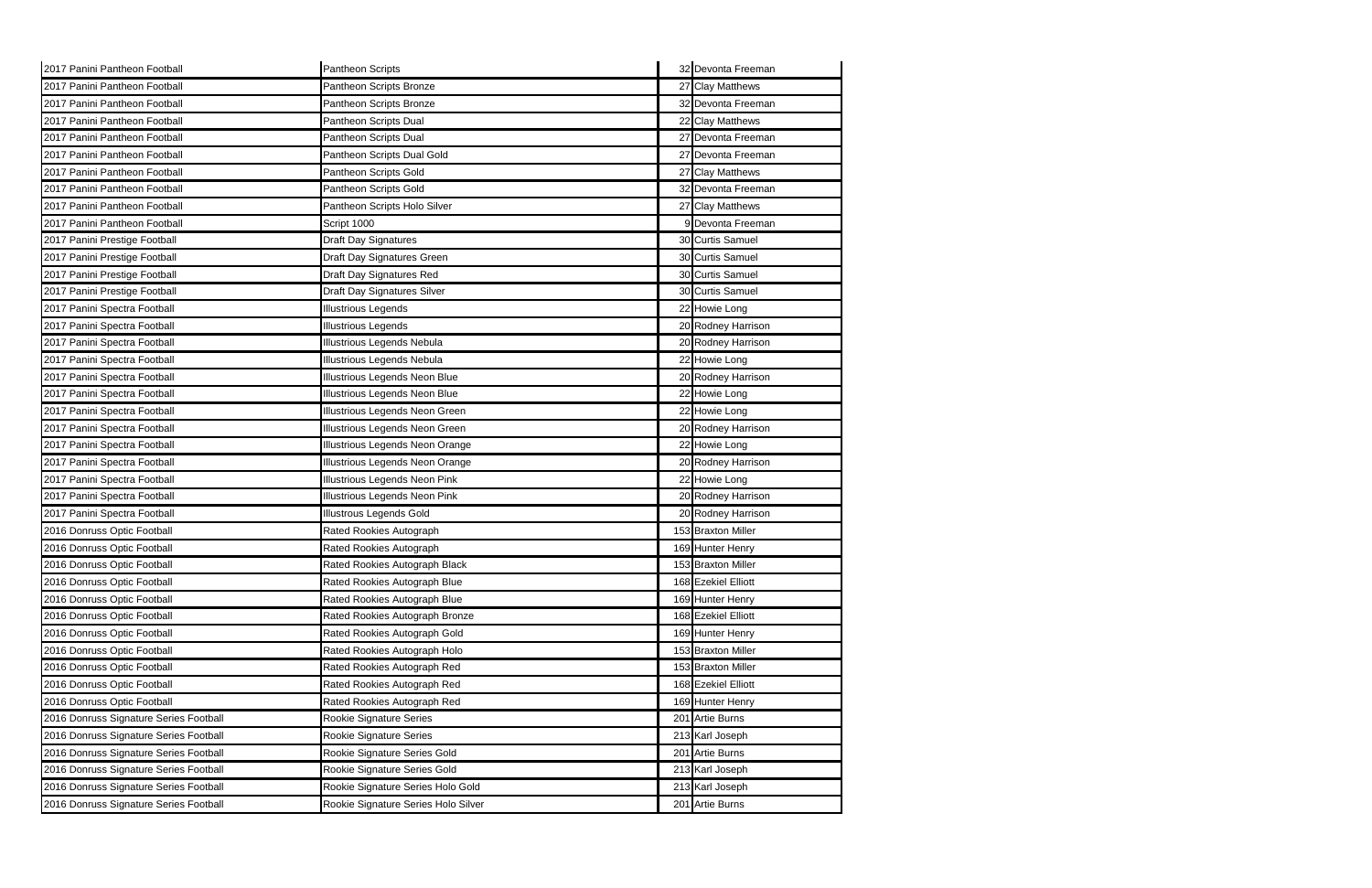| 2016 Donruss Signature Series Football     | Rookie Signature Series Holo Silver             | 213 Karl Joseph        |
|--------------------------------------------|-------------------------------------------------|------------------------|
| 2016 Donruss Signature Series Football     | Signature Prime                                 | 34 Demaryius Thomas    |
| 2016 Donruss Signature Series Football     | Signature Prime                                 | 53 Hunter Henry        |
| 2016 Donruss Signature Series Football     | <b>Signature Series Gold</b>                    | 45 Jamison Crowder     |
| 2016 Panini Absolute Football              | Absolutely Ink                                  | 21 Corey Coleman       |
| 2016 Panini Absolute Football              | Absolutely Ink Gold                             | 21 Corey Coleman       |
| 2016 Panini Absolute Football              | Rookie Premiere Materials Autographs            | 205 Corey Coleman      |
| 2016 Panini Absolute Football              | Rookie Premiere Materials Autographs            | 237 Alex Collins       |
| 2016 Panini Absolute Football              | Rookie Premiere Materials Autographs Five       | 5 Corey Coleman        |
| 2016 Panini Black Gold Football            | Sizeable Signatures Rookie Jersey               | 108 Hunter Henry       |
| 2016 Panini Black Gold Football            | Sizeable Signatures Rookie Prime                | 108 Hunter Henry       |
| 2016 Panini Certified Football             | Freshman Fabric Mirror Orange Signatures        | 227 Demarcus Robinson  |
| 2016 Panini Certified Football             | Freshman Fabric Mirror Signatures               | 227 Demarcus Robinson  |
| 2016 Panini Certified Football             | Freshman Fabric Mirror Signatures               | 230 Devontae Booker    |
| 2016 Panini Certified Football             | Freshman Fabric Mirror Signatures               | 219 DeAndre Washington |
| 2016 Panini Clear Vision Football          | <b>Clear Vision Signatures</b>                  | 21 Fred Biletnikoff    |
| 2016 Panini Encased Football               | Reserve Signatures                              | 20 Edgerrin James      |
| 2016 Panini Encased Football               | Reserve Signatures Platinum                     | 12 James Harrison      |
| 2016 Panini Gala Football                  | <b>Action Autographs</b>                        | 16 Emmanuel Sanders    |
| 2016 Panini Gala Football                  | <b>Cinematic Rookie Signatures</b>              | 15 Darron Lee          |
| 2016 Panini Gala Football                  | <b>Cinematic Rookie Signatures</b>              | 3 Artie Burns          |
| 2016 Panini Gala Football                  | Cinematic Rookie Signatures Jade                | 3 Artie Burns          |
| 2016 Panini Gala Football                  | Cinematic Signatures                            | 27 Brandin Cooks       |
| 2016 Panini Gala Football                  | <b>Cinematic Signatures</b>                     | 14 Allen Robinson      |
| 2016 Panini Gala Football                  | Cinematic Signatures Jade                       | 27 Brandin Cooks       |
| 2016 Panini Gala Football                  | Silver Screen Rookie Signatures                 | 10 Corey Coleman       |
| 2016 Panini Gala Football                  | Silver Screen Signatures                        | 10 Brandin Cooks       |
| 2016 Panini Gala Football                  | Silver Screen Signatures Jade                   | 42 Emmanuel Sanders    |
| 2016 Panini Gala Football                  | Silver Screen Signatures Jade                   | 10 Brandin Cooks       |
| 2016 Panini Gala Football                  | <b>Starring Role Signatures</b>                 | 8 Allen Robinson       |
| 2016 Panini Immaculate Collection Football | <b>Immaculate Moments</b>                       | 84 Franco Harris       |
| 2016 Panini Immaculate Collection Football | Premium Patch Autographs                        | 13 Demaryius Thomas    |
| 2016 Panini Immaculate Collection Football | Premium Patch Autographs                        | 22 Giovani Bernard     |
| 2016 Panini Impeccable Football            | Elegance Retired Patch Autographs               | 10 Champ Bailey        |
| 2016 Panini Impeccable Football            | Elegance Rookie Helmet and Nameplate Autographs | 155 Corey Coleman      |
| 2016 Panini Impeccable Football            | Elegance Rookie Helmet and Patch Autographs     | 155 Corey Coleman      |
| 2016 Panini Impeccable Football            | Elegance Rookie Helmet and Patch Autographs     | 172 Cody Kessler       |
| 2016 Panini Impeccable Football            | Elegance Veteran Patch Autographs               | <b>Allen Robinson</b>  |
| 2016 Panini Impeccable Football            | Elegance Veteran Patch Autographs               | 12 Emmanuel Sanders    |
| 2016 Panini Impeccable Football            | Elegance Veteran Patch Autographs Gold          | 4 Allen Robinson       |
| 2016 Panini Impeccable Football            | Elegance Veteran Patch Autographs Gold          | 12 Emmanuel Sanders    |
| 2016 Panini Impeccable Football            | Elegance Veteran Patch Autographs Gold          | 34 Andy Dalton         |
| 2016 Panini Impeccable Football            |                                                 |                        |
|                                            | Impeccable Jersey Number Autographs             | 35 Darrelle Revis      |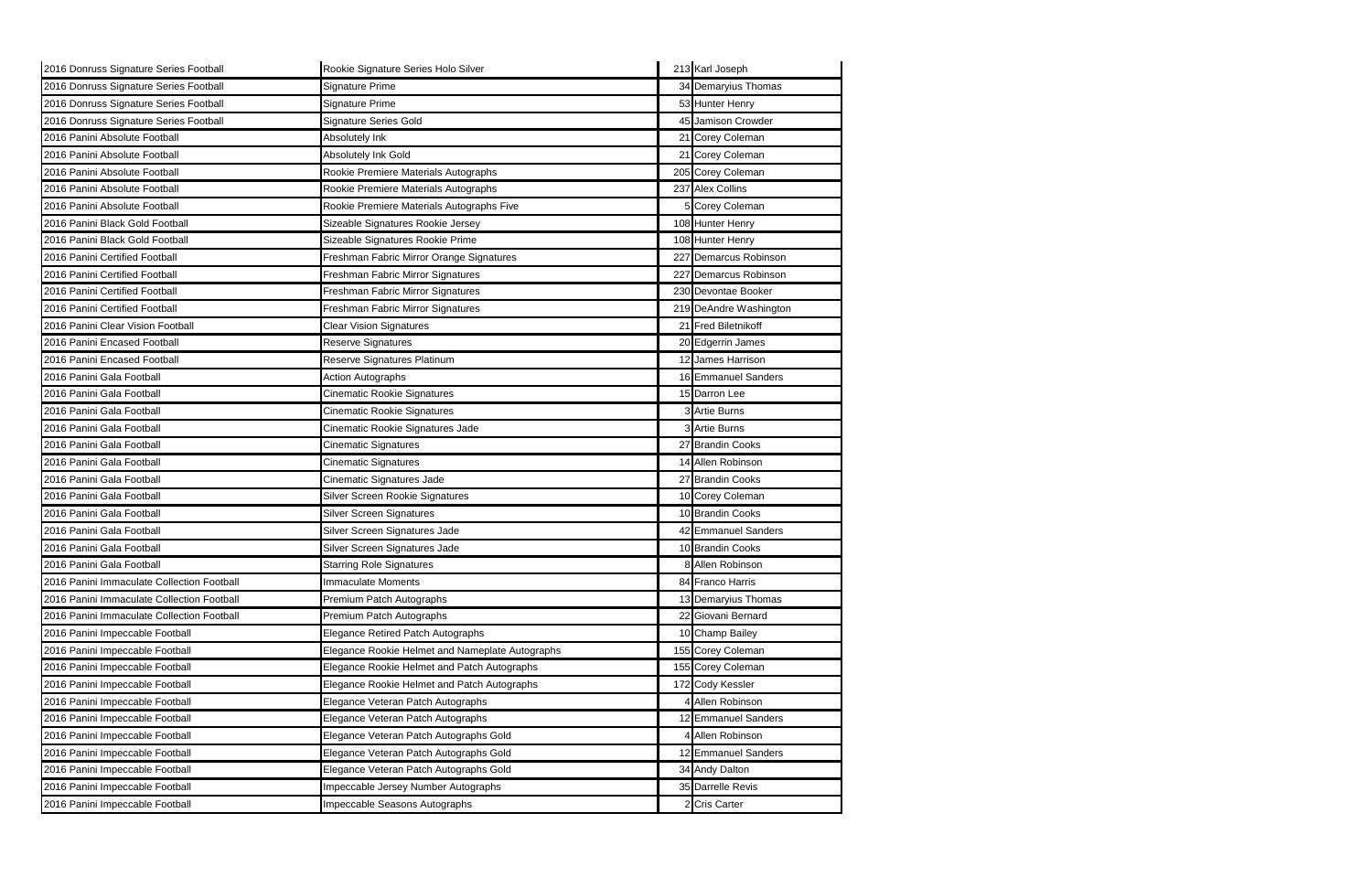| 2016 Panini Infinity Football           | Infinite Ink                             | 5 Thomas Rawls                |
|-----------------------------------------|------------------------------------------|-------------------------------|
| 2016 Panini Infinity Football           | Rookie Autographs                        | 6 Artie Burns                 |
| 2016 Panini Limited Football            | Rookie Patch Autographs                  | 107 Alex Collins              |
| 2016 Panini Limited Football            | Rookie Patch Autographs                  | 133 Hunter Henry              |
| 2016 Panini Limited Football            | Rookie Patch Autographs Gold Spotlight   | 133 Hunter Henry              |
| 2016 Panini Limited Football            | Rookie Patch Autographs Ruby Spotlight   | 107 Alex Collins              |
| 2016 Panini Limited Football            | Rookie Patch Autographs Silver Spotlight | 107 Alex Collins              |
| 2016 Panini Limited Football            | Rookie Patch Autographs Silver Spotlight | 133 Hunter Henry              |
| 2016 Panini Phoenix Football            | Dual Patch Autographs                    | Cody Kessler<br>Corey Coleman |
| 2016 Panini Phoenix Football            | Hot Rookie Material Signature Football   | 18 Alex Collins               |
| 2016 Panini Phoenix Football            | Hot Rookie Material Signature Gloves     | 18 Alex Collins               |
| 2016 Panini Phoenix Football            | RPS Rookie Auto Jersey                   | 201 Alex Collins              |
| 2016 Panini Phoenix Football            | RPS Rookie Jumbo Auto Swatch             | <b>Alex Collins</b>           |
|                                         |                                          | Cody Kessler                  |
| 2016 Panini Phoenix Football            | <b>Triple Patch Autographs</b>           | 3 Corey Coleman               |
|                                         |                                          | Ricardo Louis                 |
| 2016 Panini Plates and Patches Football | Upper Echelon                            | 17 Eddie Lacy                 |
| 2016 Panini Plates and Patches Football | Upper Echelon Green                      | 17 Eddie Lacy                 |
| 2016 Panini Playbook Football           | Playbook Material Autographs             | 11 Brandin Cooks              |
| 2016 Panini Playbook Football           | Signature Materials                      | 13 Jamison Crowder            |
| 2016 Panini Playbook Football           | Signature Materials Prime                | 13 Jamison Crowder            |
| 2016 Panini Playbook Football           | Xs and Os Signatures                     | 19 Jamison Crowder            |
| 2016 Panini Preferred Football          | <b>Great X-Pectations</b>                | 343 Christian Hackenberg      |
| 2016 Panini Preferred Football          | Panini's Choice Blue                     | 148 David Johnson             |
| 2016 Panini Preferred Football          | Panini's Choice Green                    | 102 Emmanuel Sanders          |
| 2016 Panini Preferred Football          | Panini's Choice Green                    | 159 Doug Flutie               |
| 2016 Panini Preferred Football          | Panini's Choice Purple                   | 102 Emmanuel Sanders          |
| 2016 Panini Preferred Football          | Panini's Choice Purple                   | 148 David Johnson             |
| 2016 Panini Preferred Football          | Panini's Choice Red                      | 102 Emmanuel Sanders          |
| 2016 Panini Preferred Football          | Panini's Choice Red                      | 148 David Johnson             |
| 2016 Panini Preferred Football          | Panini's Choice Red                      | 159 Doug Flutie               |
| 2016 Panini Preferred Football          | Panini's Choice Yellow Printing Plate    | 159 Doug Flutie               |
| 2016 Panini Preferred Football          | Silhouettes                              | 24 David Johnson              |
| 2016 Panini Preferred Football          | Silhouettes Prime                        | 24 David Johnson              |
| 2016 Panini Prestige Football           | Rookies Signatures                       | 24 Darron Lee                 |
| 2016 Panini Prestige Football           | Rookies Signatures Xtra Points Purple    | 24 Darron Lee                 |
| 2016 Panini Prestige Football           | Rookies Signatures Xtra Points Red       | 24 Darron Lee                 |
| 2016 Panini Prestige Football           | Veteran Signatures Xtra Points Purple    | 40 Devonta Freeman            |
| 2016 Panini Prime Signatures Football   | <b>Prime Signature Swatches</b>          | 15 David Johnson              |
| 2016 Panini Prime Signatures Football   | Prime Signature Swatches Blue            | 5 Ameer Abdullah              |
| 2016 Panini Prime Signatures Football   | Prime Signature Swatches Red             | 15 David Johnson              |
| 2016 Panini Prime Signatures Football   | Rookie Signature Cuts                    | 266 Corey Coleman             |
| 2016 Panini Prime Signatures Football   | Rookie Signature Cuts                    | 291 Jalen Ramsey              |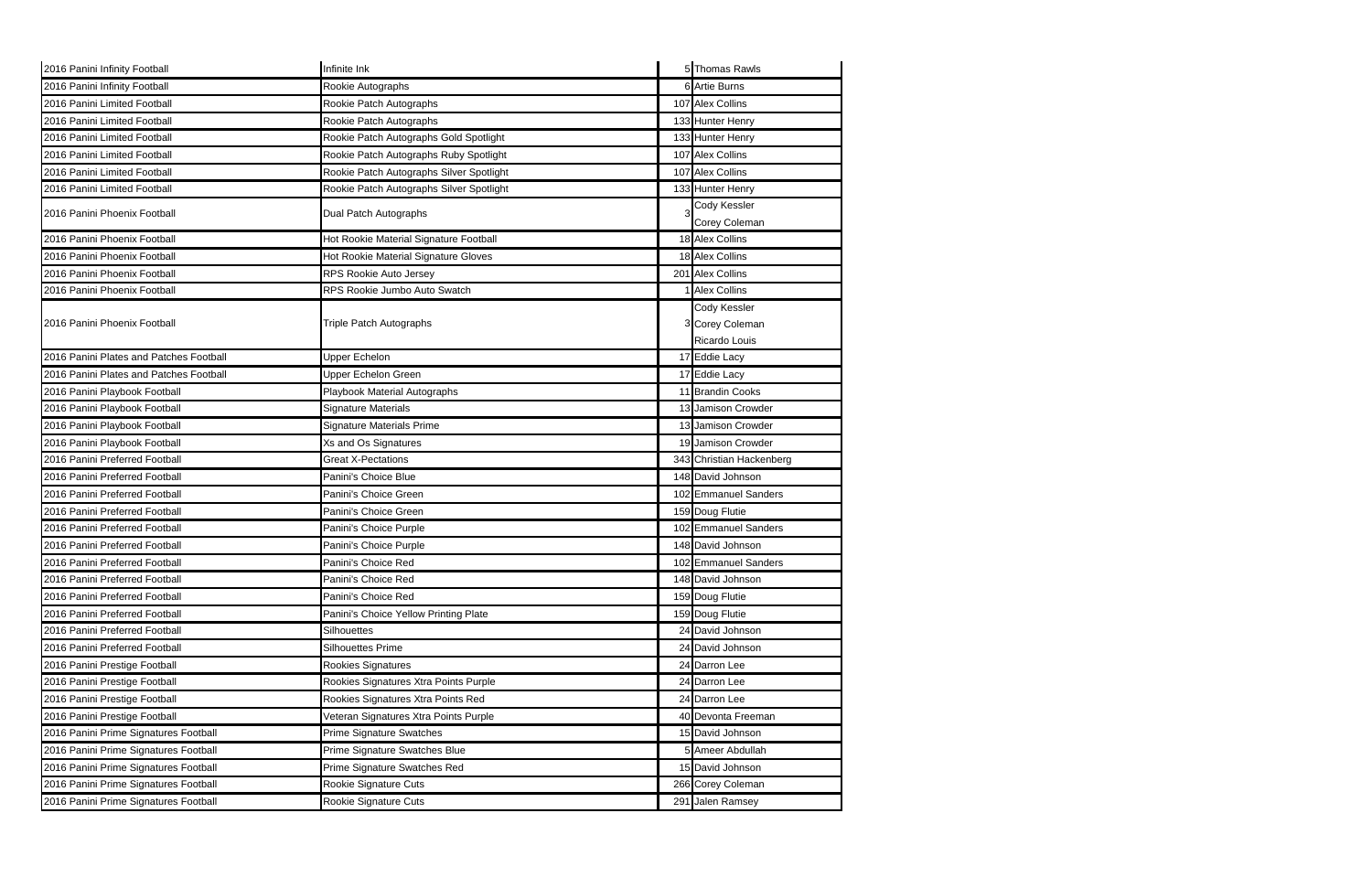| 2016 Panini Prime Signatures Football  | Rookie Signature Cuts Blue                                      |     | 266 Corey Coleman                              |
|----------------------------------------|-----------------------------------------------------------------|-----|------------------------------------------------|
| 2016 Panini Prime Signatures Football  | Rookie Signature Cuts Flashback                                 |     | 16 DeAndre Hopkins                             |
| 2016 Panini Prime Signatures Football  | Rookie Signature Cuts Flashback Red                             |     | 16 DeAndre Hopkins                             |
| 2016 Panini Prime Signatures Football  | Rookie Signature Cuts Green                                     |     | 266 Corey Coleman                              |
| 2016 Panini Prime Signatures Football  | Rookie Signature Cuts Green                                     |     | 291 Jalen Ramsey                               |
| 2016 Panini Prime Signatures Football  | Rookie Signature Cuts Red                                       |     | 266 Corey Coleman                              |
| 2016 Panini Prime Signatures Football  | Rookie Signature Cuts Red                                       |     | 291 Jalen Ramsey                               |
| 2016 Panini Prizm Football             | <b>Prizm Pairs</b>                                              | 13  | <b>Alex Collins</b><br>C.J. Prosise            |
| 2016 Panini Prizm Football             | Rookie Autographs Prizm                                         |     | 31 Corey Coleman                               |
| 2016 Panini Prizm Football             | Rookie Autographs Prizm Blue Wave                               |     | 5 Cody Kessler                                 |
| 2016 Panini Prizm Football             | Rookie Autographs Prizm Blue Wave                               |     | 31 Corey Coleman                               |
| 2016 Panini Prizm Football             | Rookie Autographs Prizm Flash                                   |     | 5 Cody Kessler                                 |
| 2016 Panini Prizm Football             | Rookie Autographs Prizm Pink                                    |     | 31 Corey Coleman                               |
| 2016 Panini Rookies and Stars Football | Rookie Longevity Signatures                                     |     | 62 DeAndre Washington                          |
| 2016 Panini Rookies and Stars Football | Rookie Longevity Signatures Red                                 |     | 62 DeAndre Washington                          |
| 2016 Panini Rookies and Stars Football | Rookie Longevity Signatures True Blue                           |     | 62 DeAndre Washington                          |
| 2016 Panini Spectra Football           | Aspiring Patch Autographs                                       |     | 3 Corey Coleman                                |
| 2016 Panini Spectra Football           | Aspiring Patch Autographs                                       |     | 20 Alex Collins                                |
| 2016 Panini Spectra Football           | Radiant Rookie Patch Signatures                                 |     | 5 Hunter Henry                                 |
| 2016 Panini Spectra Football           | Rookie Patch Autographs                                         |     | 175 Corey Coleman                              |
| 2016 Panini Spectra Football           | Rookie Patch Autographs                                         |     | 180 Hunter Henry                               |
| 2016 Panini Spectra Football           | Rookie Patch Autographs                                         |     | 184 Christian Hackenberg                       |
| 2016 Panini Spectra Football           | Rookie Patch Autographs                                         |     | 208 Alex Collins                               |
| 2016 Panini Unparalleled Football      | RPS Rookie Auto Jersey                                          |     | 205 Corey Coleman                              |
| 2016 Panini Unparalleled Football      | RPS Rookie Auto Jersey                                          |     | 238 Alex Collins                               |
| 2016 Panini Unparalleled Football      | RPS Rookie Auto Jersey Orange                                   |     | 205 Corey Coleman                              |
| 2016 Playoff Contenders Football       | Rookie Championship Ticket                                      |     | 136 Karl Joseph                                |
| 2016 Playoff Contenders Football       | Rookie Championship Ticket RPS Variation                        | 372 | <b>Braxton Miller</b><br><b>Braxton Miller</b> |
| 2016 Playoff Contenders Football       | Rookie Championship Ticket/Rookie Championship Ticket Variation |     | 245 Adam Thielen                               |
| 2016 Playoff Contenders Football       | Rookie Cracked Ice Ticket                                       |     | 136 Karl Joseph                                |
| 2016 Playoff Contenders Football       | Rookie Cracked Ice Ticket RPS Variation                         |     | 380 Hunter Henry                               |
| 2016 Playoff Contenders Football       | Rookie Playoff Ticket                                           |     | 136 Karl Joseph                                |
| 2016 Playoff Contenders Football       | Rookie Playoff Ticket RPS Variation                             |     | 372 Braxton Miller                             |
| 2016 Playoff Contenders Football       | Rookie Playoff Ticket RPS Variation                             |     | 380 Hunter Henry                               |
| 2016 Playoff Contenders Football       | Rookie Playoff Ticket/Rookie Playoff Ticket Variation           |     | 245 Adam Thielen                               |
| 2016 Playoff Contenders Football       | Rookie Roundup Autographs                                       |     | 49 Karl Joseph                                 |
| 2016 Playoff Contenders Football       | Rookie Roundup Autographs Gold                                  |     | 49 Karl Joseph                                 |
| 2016 Playoff Contenders Football       | Rookie Ticket                                                   |     | 136 Karl Joseph                                |
| 2016 Playoff Contenders Football       | Rookie Ticket Printing Plate Black                              |     | 136 Karl Joseph                                |
| 2016 Playoff Contenders Football       | Rookie Ticket Printing Plate Cyan                               |     | 136 Karl Joseph                                |
| 2016 Playoff Contenders Football       | Rookie Ticket Printing Plate Magenta                            |     | 136 Karl Joseph                                |
| 2016 Playoff Contenders Football       | Rookie Ticket RPS                                               |     | 340 Hunter Henry                               |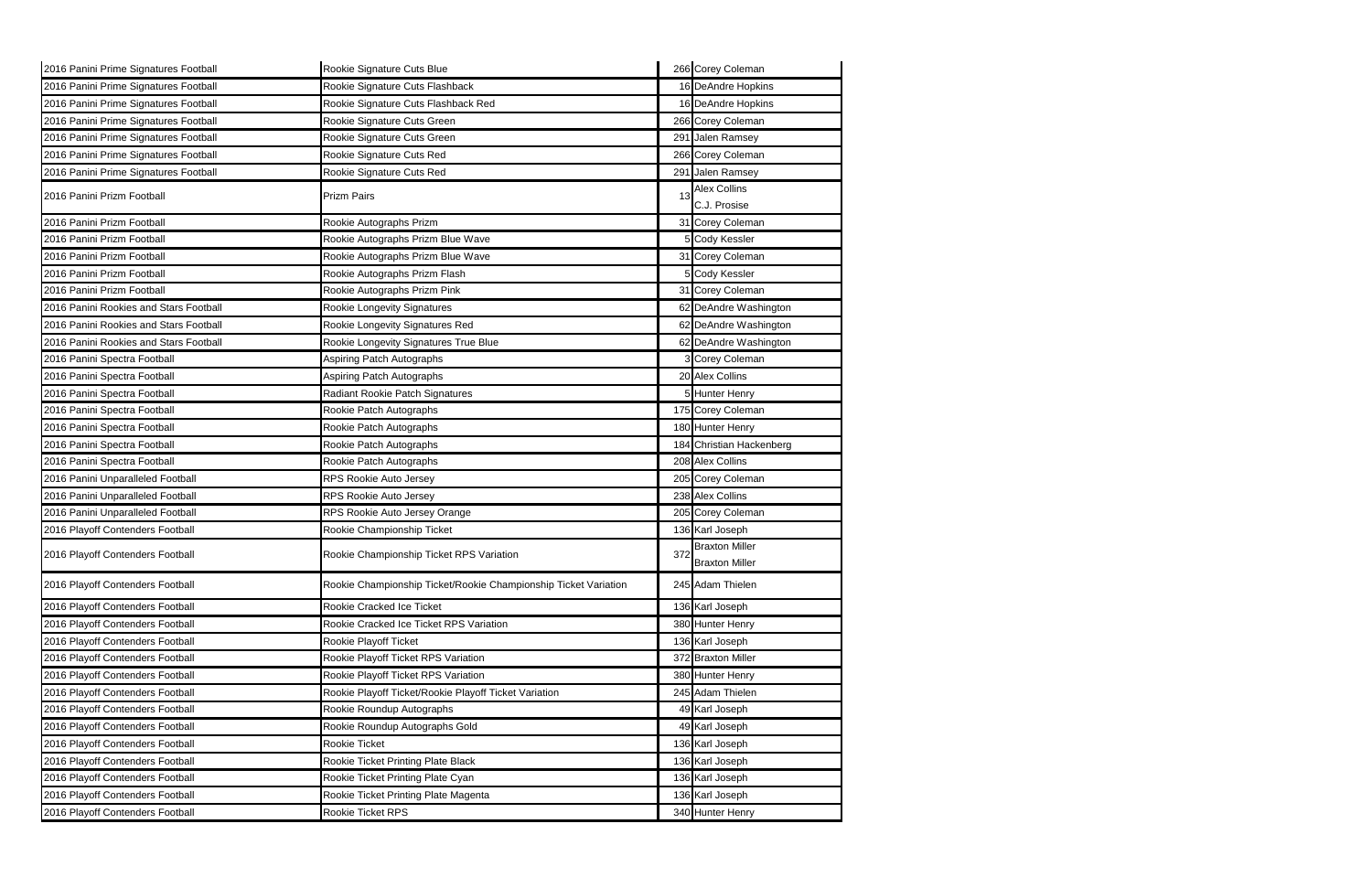| 2016 Playoff Contenders Football           | Rookie Ticket/Rookie Ticket Variation                   | 245 Adam Thielen         |
|--------------------------------------------|---------------------------------------------------------|--------------------------|
| 2016 Playoff Contenders Football           | Round Numbers Dual Autographs                           | Karl Joseph              |
|                                            |                                                         | Keanu Neal               |
| 2016 Playoff Contenders Football           | Round Numbers Dual Autographs Gold                      | Karl Joseph              |
|                                            |                                                         | Keanu Neal               |
| 2016 Playoff National Treasures Football   | <b>Colossal Prime Signatures</b>                        | 10 Allen Robinson        |
| 2016 Playoff National Treasures Football   | Colossal Signatures                                     | 10 Allen Robinson        |
| 2016 Playoff National Treasures Football   | Rookie Autograph Patch (RPS)                            | 110 Hunter Henry         |
| 2016 Playoff National Treasures Football   | Rookie Autograph Patch (RPS) Silver                     | 110 Hunter Henry         |
| 2016 Playoff National Treasures Football   | Rookie Colossal Signatures                              | 10 Hunter Henry          |
| 2016 Playoff National Treasures Football   | Rookie Jumbo Prime Signature Booklet Vertical Variation | 10 Hunter Henry          |
| 2016 Playoff National Treasures Football   | Rookie Materials Signatures (RPS)                       | 10 Hunter Henry          |
| 2016 Playoff National Treasures Football   | Rookie Materials Signatures (RPS) Silver                | 10 Hunter Henry          |
| 2016 Playoff National Treasures Football   | Rookie NFL Gear Dual Materials Signatures               | 10 Hunter Henry          |
|                                            |                                                         | James Harrison           |
| 2016 Playoff National Treasures Football   | <b>Scion Signatures</b>                                 | Kevin Greene             |
| 2016 Playoff National Treasures Football   | Veteran Treasures                                       | 25 DeSean Jackson        |
| 2016 Playoff Playoff Football              | Rookie Signatures                                       | 29 Artie Burns           |
| 2016 Playoff Playoff Football              | Rookie Signatures                                       | 56 Karl Joseph           |
| 2016 Playoff Playoff Football              | Rookie Signatures 1st Down                              | 29 Artie Burns           |
| 2016 Playoff Playoff Football              | Rookie Signatures 1st Down                              | 56 Karl Joseph           |
| 2016 Playoff Playoff Football              | Rookie Signatures Kickoff                               | 56 Karl Joseph           |
| 2016 Playoff Playoff Football              | <b>RPS Autos</b>                                        | 40 DeAndre Washington    |
| 2016 Playoff Playoff Football              | RPS Autos Kickoff                                       | 40 DeAndre Washington    |
| 2015 Donruss Signature Series Football     | Rookie Jersey Prime Signature Series                    | 485 Dorial Green-Beckham |
| 2015 Donruss Signature Series Football     | Rookie Jersey Signature Series                          | 485 Dorial Green-Beckham |
| 2015 Panini Black Gold Football            | AUtograph Jersey                                        | 9 Cecil Shorts III       |
| 2015 Panini Black Gold Football            | <b>Gold Strike AUtograph</b>                            | 19 Emmanuel Sanders      |
| 2015 Panini Black Gold Football            | Sizeable Signatures Rookie Jersey                       | 5 DeVante Parker         |
| 2015 Panini Immaculate Collection Football | Immaculate Signature Patches Rookie                     | 3 Buck Allen             |
| 2015 Panini Immaculate Collection Football | Rookie Patches Autographs                               | 152 Dorial Green-Beckham |
| 2015 Panini Immaculate Collection Football | Rookie Patches Autographs                               | 132 Buck Allen           |
| 2015 Panini Luxe Football                  | Luxe Autographs                                         | <b>Emmanuel Sanders</b>  |
| 2015 Panini Luxe Football                  | Luxe Autographs                                         | 7 Eddie Lacy             |
| 2015 Panini Luxe Football                  | Luxe Autographs Gold                                    | 5 Emmanuel Sanders       |
| 2015 Panini Luxe Football                  | Luxe Autographs Silver                                  | 5 Emmanuel Sanders       |
| 2015 Panini Luxe Football                  | Luxe Rookie Autographs                                  | 23 Chris Conley          |
| 2015 Panini Luxe Football                  | Luxe Rookie Autographs Gold                             | 11 DeVante Parker        |
| 2015 Panini Luxe Football                  | Memorabilia Autographs                                  | <b>Alex Smith</b>        |
| 2015 Panini Luxe Football                  | Rookie Memorabilia Autographs                           | 35 Chris Conley          |
| 2015 Panini Luxe Football                  | Rookie Memorabilia Autographs Silver                    | 35 Chris Conley          |
| 2015 Panini National Treasures Football    | Colossal Signatures                                     | 34 Sammy Watkins         |
| 2015 Panini National Treasures Football    | Materials Signatures                                    | 26 Curtis Martin         |
| 2015 Panini National Treasures Football    | Rookie Autograph Patch (RPS)                            | 125 Devin Funchess       |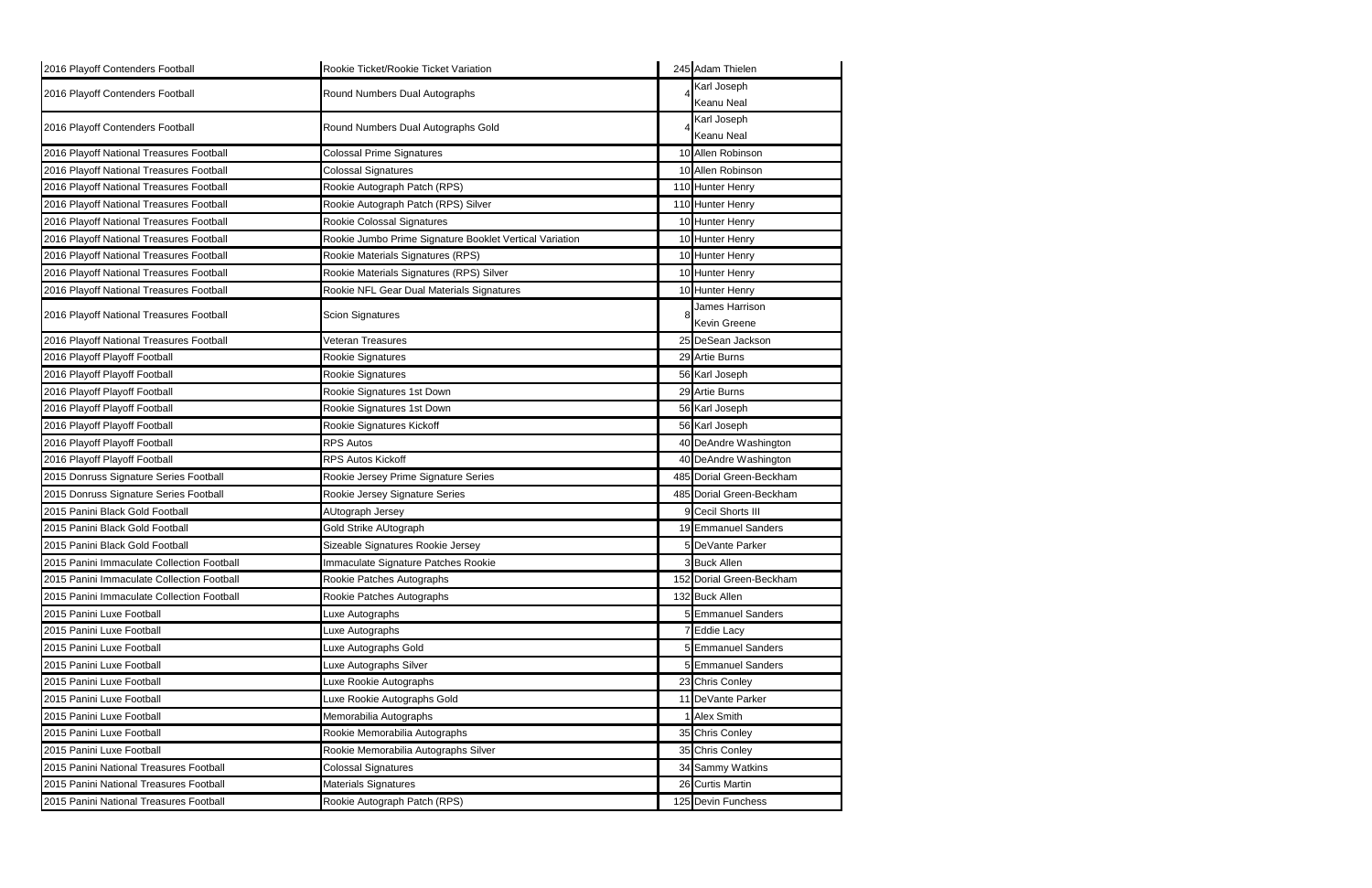| 2015 Panini National Treasures Football | Rookie Autograph Patch (RPS)                         |     | 119 Bryce Petty         |
|-----------------------------------------|------------------------------------------------------|-----|-------------------------|
| 2015 Panini National Treasures Football | Rookie Autograph Patch (RPS)                         |     | 120 Devin Smith         |
| 2015 Panini National Treasures Football | Rookie Autograph Patch (RPS) Silver                  |     | 120 Devin Smith         |
| 2015 Panini National Treasures Football | Rookie Colossal Prime Signatures                     |     | 11 Devin Funchess       |
| 2015 Panini National Treasures Football | Rookie Colossal Signatures                           |     | <b>5</b> Bryce Petty    |
| 2015 Panini National Treasures Football | Rookie Colossal Signatures                           |     | 11 Devin Funchess       |
| 2015 Panini National Treasures Football | Rookie Materials Signatures (RPS)                    |     | 25 Devin Funchess       |
| 2015 Panini National Treasures Football | Rookie Materials Signatures (RPS) Gold               |     | 25 Devin Funchess       |
| 2015 Panini National Treasures Football | Rookie NFL Gear Dual Materials Signatures            |     | 17 Devin Funchess       |
| 2015 Panini National Treasures Football | Rookie Signatures (RPS)                              |     | 8 David Johnson         |
| 2015 Panini National Treasures Football | Rookie Signatures (RPS) Gold                         |     | 8 David Johnson         |
| 2015 Panini National Treasures Football | Signatures Holo Silver                               |     | 12 Barry Sanders        |
| 2015 Playoff Contenders Football        | Draft Class Autograph RPS                            |     | 11 Dorial Green-Beckham |
| 2015 Playoff Contenders Football        | Rookie Ink RPS                                       |     | 13 Dorial Green-Beckham |
| 2015 Playoff Contenders Football        | Rookie of the Year Contenders Autograph RPS          |     | 12 Dorial Green-Beckham |
| 2014 Panini Crown Royale Football       | Rookie Silhouettes (RPS) Autographs                  |     | 203 Blake Bortles       |
| 2014 Panini Crown Royale Football       | Rookie Silhouettes (RPS) Autographs                  |     | 207 Bishop Sankey       |
| 2014 Panini Crown Royale Football       | Rookie Silhouettes (RPS) Autographs                  |     | 234 Brandin Cooks       |
| 2014 Panini Crown Royale Football       | Rookie Silhouettes (RPS) Autographs                  |     | 239 AJ McCarron         |
| 2014 Panini Crown Royale Football       | Rookie Silhouettes (RPS) Autographs Purple           |     | 207 Bishop Sankey       |
| 2014 Panini Limited Football            | Rookie Phenoms Level 1                               |     | 199 Bishop Sankey       |
| 2014 Playoff Contenders Football        | Rookie Ink RPS                                       |     | 34 Brandin Cooks        |
| 2013 Panini Absolute Football           | War Room NFL Draft Day Tickets                       |     | Aaron Dobson            |
| 2013 Panini Black Football              | <b>Gold Signatures</b>                               |     | Antonio Gates           |
| 2013 Panini Black Football              | Shadow Box Signature Jerseys                         |     | 69 Alfred Morris        |
| 2013 Panini Black Football              | Shadow Box Signature Jerseys                         |     | 70 Alfred Morris        |
| 2013 Panini Black Football              | Signatures                                           |     | IA.J. Green             |
| 2013 Panini Black Football              | Signatures                                           |     | 4 Alfred Morris         |
| 2013 Panini Crown Royale Football       | Crown Royale Signatures Silver (Die-Cut Crown)       |     | 1 A.J. Green            |
| 2013 Panini Crown Royale Football       | Rookies Signature Bronze Holo (Die-Cut Crown) RETAIL |     | 106 Arthur Brown        |
| 2013 Panini Momentum Football           | Team Threads Jersey Signature                        |     | 24 Antonio Gates        |
| 2013 Panini Momentum Football           | Team Threads Triple Jersey Signature                 |     | 10 A.J. Green           |
| 2013 Panini Prominence Football         | Rookie Helmet Signature                              |     | 109 Barkevious Mingo    |
| 2013 Panini Select Football             | Rookie Autographs                                    | 154 | Alec Ogletree           |
|                                         |                                                      |     | Alec Ogletree           |
| 2013 Panini Select Football             | Rookie Autographs                                    |     | 158 Barkevious Mingo    |
| 2013 Panini Select Football             | Rookie Prizm Autographs                              |     | 158 Barkevious Mingo    |
| 2013 Panini Spectra Football            | Spectra Signature Materials Red                      |     | 8 Alfred Morris         |
| 2013 Panini Spectra Football            | Spectra Signatures Blue                              |     | 3 A.J. Green            |
| 2012 Donruss Elite Football             | Rookie Hard Hats Signatures                          |     | 12 Alshon Jeffery       |
| 2012 Panini Absolute Football           | War Room Signature Prime Materials                   |     | 5 Bernard Pierce        |
| 2012 Panini Limited Football            | Monikers Silver                                      |     | 152 Alfred Morris       |
| 2012 Panini Momentum Football           | Momentum Rookie Signature                            |     | 202 Adrien Robinson     |
| 2012 Panini Momentum Football           | Momentum Rookie Signature                            |     | 204 Brandon Bolden      |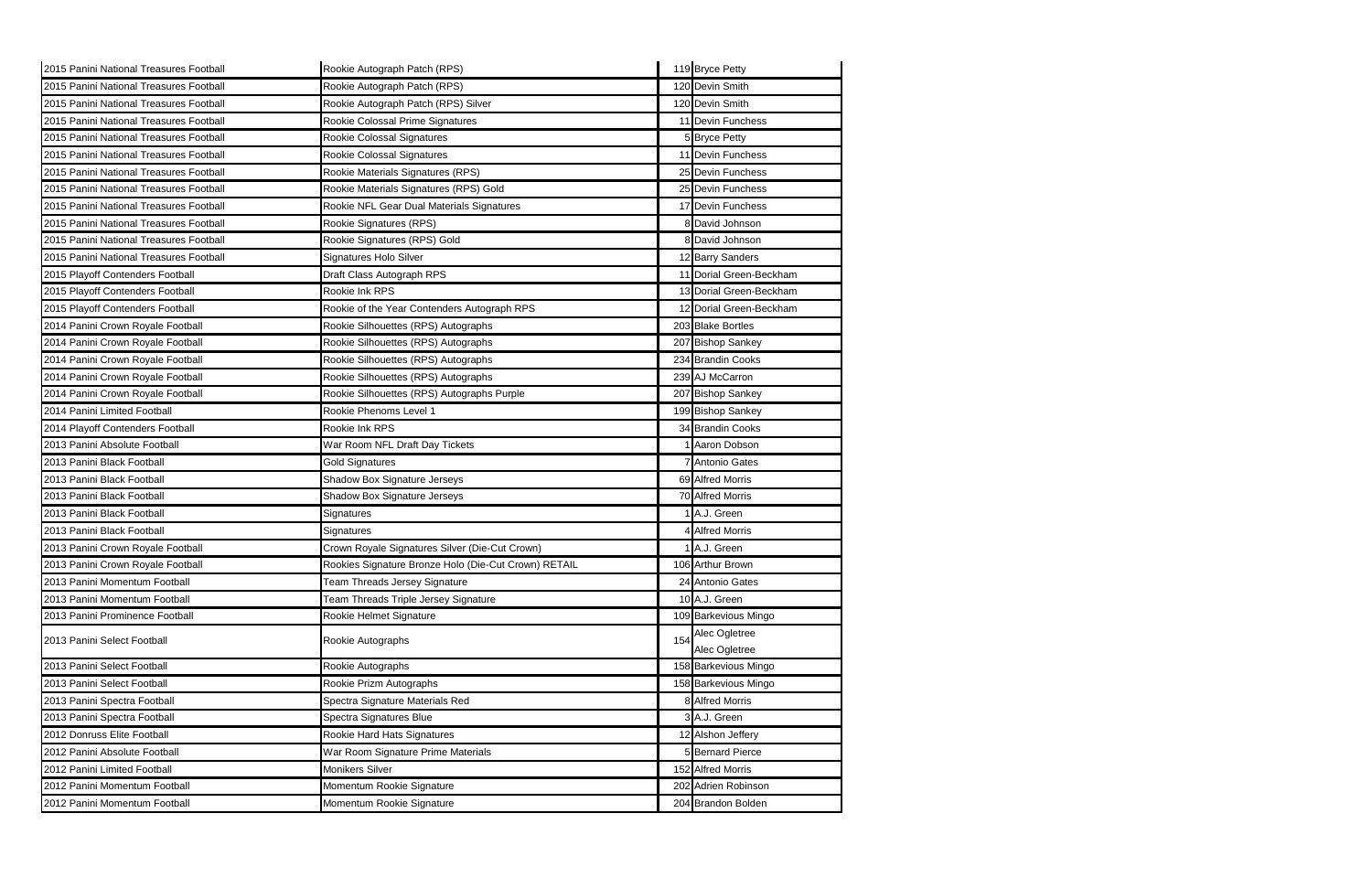| 2012 Panini Momentum Football                 | Momentum Rookie Signatures RPS       | 113 Bernard Pierce       |
|-----------------------------------------------|--------------------------------------|--------------------------|
| 2012 Panini Momentum Football                 | Rookie Salute Signature              | 80 Bernard Pierce        |
| 2012 Panini Prominence Football               | Rookie Jersey Prime Signature        | 237 A.J. Jenkins         |
| 2012 Panini Prominence Football               | Rookie Jersey Prime Signature        | 249 Bernard Pierce       |
| 2011 Panini Absolute Football                 | Spectrum Gold Autographs             | 63 Ahmad Bradshaw        |
| 2011 Panini Crown Royale Football             | Majestic Signature Materials         | 2 Andre Johnson          |
| 2011 Panini Crown Royale Football             | <b>Signatures Gold</b>               | 101 Aaron Williams       |
| 2011 Panini Crown Royale Football             | The Zone Signature Prime Materials   | 19 Antonio Gates         |
| 2011 Panini Gridiron Gear Football            | Rookie Orientation Jersey Signatures | 2 Austin Pettis          |
| 2011 Panini Gridiron Gear Football            | <b>Signatures Gold</b>               | 153 Ahmad Black          |
| 2011 Panini Plates and Patches Football       | <b>RPS Rookie Signatures</b>         | 234 Bilal Powell         |
| 2011 Panini Playbook Football                 | Rookies Signatures Silver            | 51 Aaron Williams        |
| 2011 Panini Prime Signatures Football         | Rookie Signature Gold                | 176 Aaron Williams       |
| 2011 Panini Prime Signatures Football         | Rookie Signature Gold RPS            | 229 Austin Pettis        |
| 2011 Panini Prime Signatures Football         | Rookie Signature Platinum            | 178 Akeem Ayers          |
| 2011 Panini Prime Signatures Football         | Rookie Signature Silver              | 176 Aaron Williams       |
| 2011 Panini Prime Signatures Football         | Rookie Signature Silver              | 177 Adrian Clayborn      |
| 2011 Panini Prime Signatures Football         | Rookie Signature Silver              | 178 Akeem Ayers          |
| 2011 Panini Prime Signatures Football         | Rookie Signature Silver RPS          | 229 Austin Pettis        |
| 2011 Panini Prime Signatures Football         | Rookie Signature Silver RPS          | 230 Bilal Powell         |
| 2011 Panini Totally Certified Football        | Freshman Fabric Signatures Blue      | 204 Austin Pettis        |
| 2011 Panini Totally Certified Football        | Freshman Fabric Signatures Red       | 204 Austin Pettis        |
| 2011 Panini Totally Certified Football        | Freshman Phenoms Signatures Blue     | 151 Aaron Williams       |
| 2011 Panini Totally Certified Football        | Freshman Phenoms Signatures Blue     | 152 Adrian Clayborn      |
| 2011 Panini Totally Certified Football        | Freshman Phenoms Signatures Blue     | 153 Akeem Ayers          |
| 2011 Playoff National Treasures Football      | Century Black Signatures             | 201 Aaron Williams       |
| 2010 Panini Rated Rookies Football            | <b>Rated Rookies Signatures</b>      | <b>Anthony Dixon</b>     |
| 2010 Panini Rated Rookies Football            | <b>Rated Rookies Signatures</b>      | 3 Andrew Quarless        |
| 2013 Panini National Treasures (13-14) Hockey | Frozen Treasures Prime Autograph     | <b>7 Carey Price</b>     |
| 2013 Panini Select (13-14) Hockey             | Rookie Autographs                    | 297 Vladimir Tarasenko   |
| 2017 Panini Immaculate Collection Soccer      | <b>Boot Signatures</b>               | Alessio Romagnoli        |
| 2017 Panini Immaculate Collection Soccer      | <b>Boot Signatures Platinum</b>      | <b>Alessio Romagnoli</b> |
| 2017 Panini Immaculate Collection Soccer      | <b>Celebration Signatures</b>        | Alfred Finnbogason       |
| 2017 Panini Immaculate Collection Soccer      | Ink                                  | 2 Alfred Finnbogason     |
| 2017 Panini Immaculate Collection Soccer      | Ink                                  | 17 Eric Bailly           |
| 2017 Panini Immaculate Collection Soccer      | Ink                                  | Alessio Romagnoli        |
| 2017 Panini Immaculate Collection Soccer      | <b>Modern Marks</b>                  | Alessio Romagnoli        |
| 2017 Panini Immaculate Collection Soccer      | Modern Marks                         | 20 Eric Bailly           |
| 2017 Panini Immaculate Collection Soccer      | Modern Marks                         | Alfred Finnbogason       |
| 2017 Panini Immaculate Collection Soccer      | Modern Marks                         | 54 James Rodriguez       |
| 2017 Panini Immaculate Collection Soccer      | Modern Marks Gold                    | 54 James Rodriguez       |
| 2017 Panini Immaculate Collection Soccer      | Modern Marks Gold                    | 20 Eric Bailly           |
| 2017 Panini Immaculate Collection Soccer      | Modern Marks Gold                    | <b>Alessio Romagnoli</b> |
| 2017 Panini Immaculate Collection Soccer      | Patch Autographs                     | 43 James Rodriguez       |